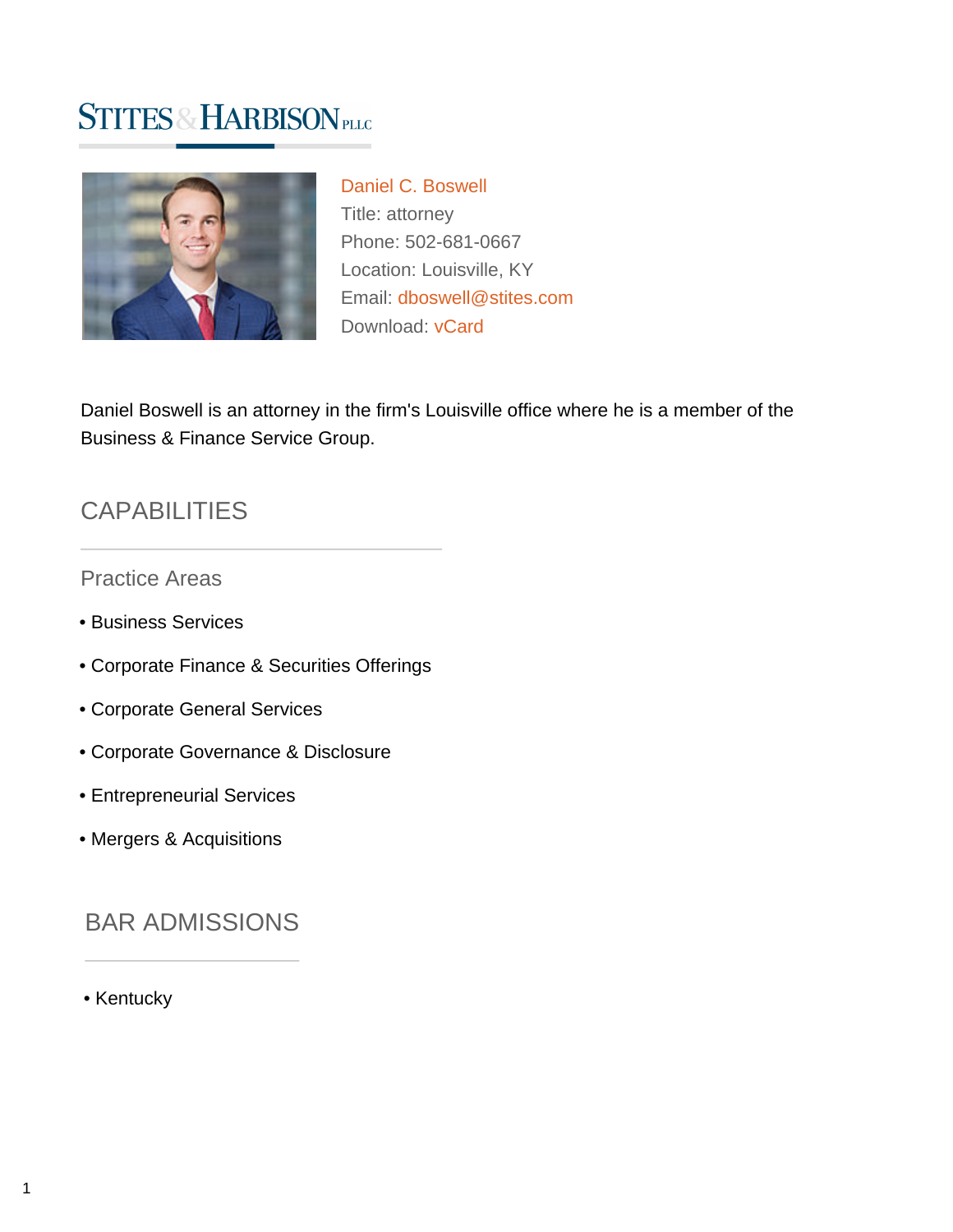## RECENT NEWS, ARTICLES & SPEAKING ENGAGEMENTS

• The Safest Bet: A Comprehensive Review of the Fall of PASPA and the Rise of Sports Betting 28 U. Miami Bus. L. Rev. 115 (2020)

#### **MEMBERSHIPS**

- American Bar Association
- Kentucky Bar Association
- Louisville Bar Association

### EDUCATION

University of Miami School of Law J.D. 2020

- University of Miami Business Law Review, Articles & Comments Editor
- "The Safest Bet: A Comprehensive Review of the Fall of PASPA and the Rise of Sports Betting", 28 U. Miami Bus. L. Rev. 115 (2020)
- Intellectual Property Law Society
- Entertainment & Sports Law Society
- Research Assistant to Prof. Jill Barton

University of Kentucky B.S., Business & Economics, minor in Political Science 2017

- University of Kentucky Student Government Association, Student Conduct Advisor